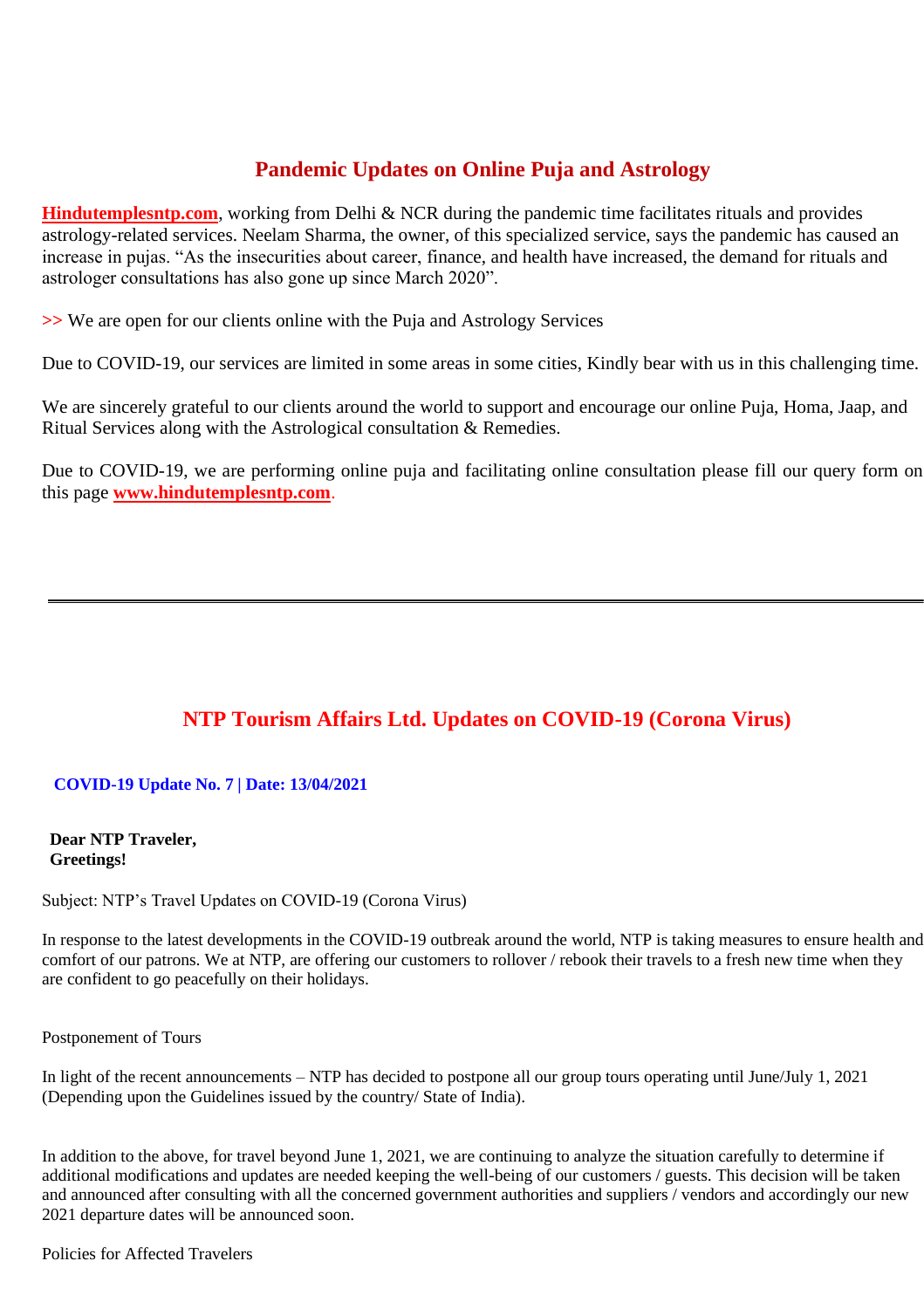As safety of our customers has always been NTP's topmost priority, all guests who are booked on tours scheduled up to June 1, 2021 are eligible to change their travel plans tours to the same destinations in the future. In these adverse times, we are trying our best to keep policies flexible and minimize re-booking fees / tour transfer charges after consulting with all our suppliers like hoteliers, destination management companies (DMCs), visa authorities, airlines, cruises, sightseeing's, and other relevant entities.

For guests who have booked individual services like flights or hotels, latest amended policies of the respective supplier/s will be applicable.

We are constantly trying to help each and every one of our valuable customers and in the meantime greatly appreciate your confidence and loyalty in such force majeure circumstances that has taken the shape of an unprecedented global emergency.

NTP looks forward to hosting you on your holiday when the time is right!

**Sincerely,** Senior Management & Team – NTP Tourism Affairs Limited

#### *Travel Updates*

Here are some things that you need to know before embarking on international or domestic travel during Covid-19 outbreak:

**[LINK 1](https://www.ntpindiatourism.com/ntp-tourism-affairs-ltd-updates-on-covid-19-for-india-domestic-destination-guidelines/) ------------ [India Domestic Destination](https://www.ntpindiatourism.com/ntp-tourism-affairs-ltd-updates-on-covid-19-for-india-domestic-destination-guidelines/) Guidelines**

**[LINK2-](https://www.ntpindiatourism.com/ntp-tourism-affairs-ltd-updates-on-covid-19-for-international-travel-guidelines/)---------- [International Travel](https://www.ntpindiatourism.com/ntp-tourism-affairs-ltd-updates-on-covid-19-for-international-travel-guidelines/) Guidelines**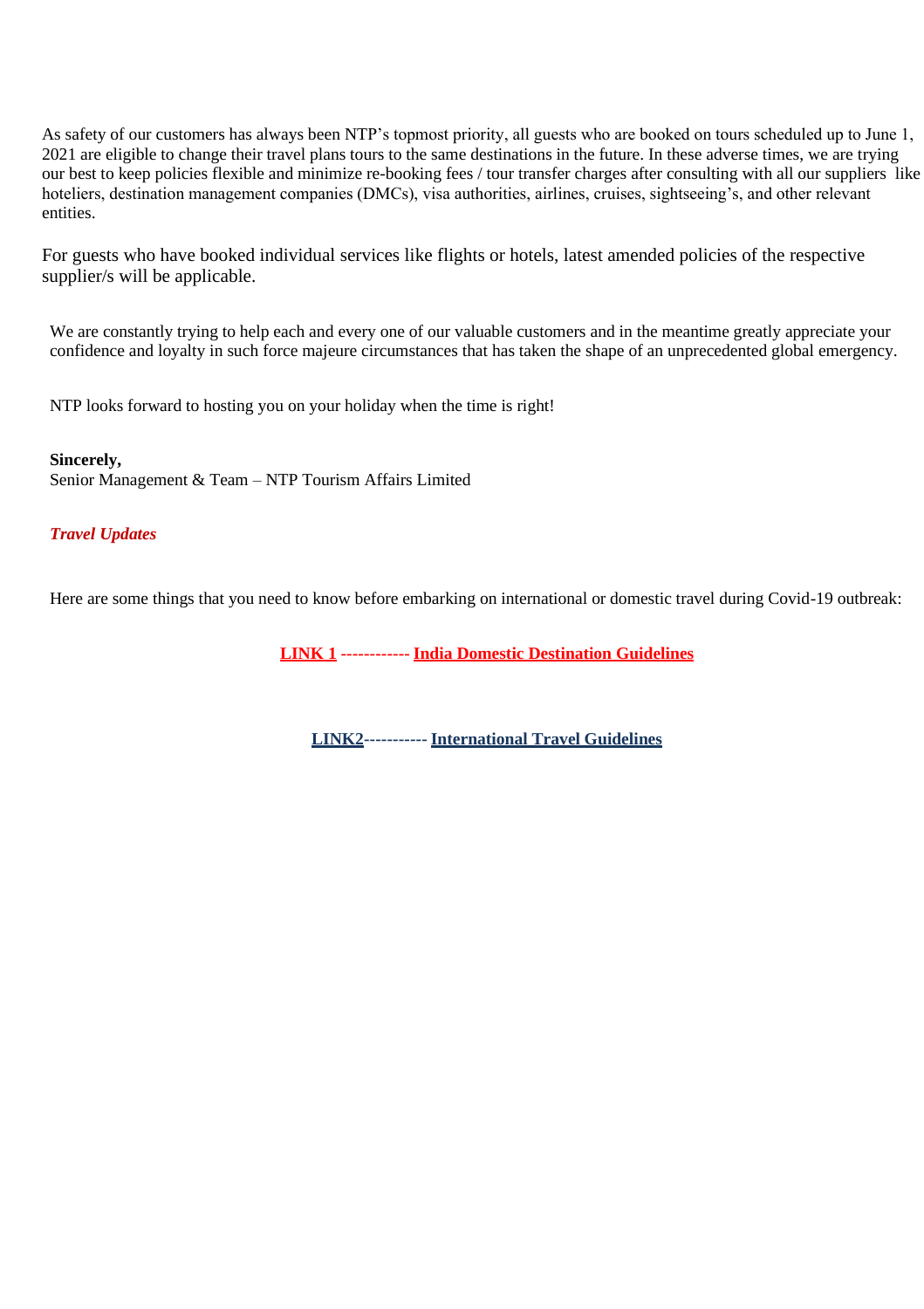# **"Important Communication" - Dated 1st April 2021**

**The Communiqué for -** NTP Patrons, Subscribers on roll and those looking to book subscribe afresh

Greetings from NTP Tourism Affairs Limited;

Hope you are safe and secure at home; NTP wish everyone to enjoin, remain in constant shares and communications

Spirited for an early resumption of great divine pilgrimage and soul searching travel destinations.

To update we at NTP endeavored to remain in touch communications updating regularly with NTP subscribers, patrons and those inquisitive, eager to subscribe and travel , our vital links remained at their required best and spirited to promise we owe you all.

As you are aware that the COVID-19 pandemic has caused great distress across the globe and the economy has been affected badly. The travel and tourism industry is among the most affected sectors, with limited flights, routine lockdowns and changing pandemic and operations guidelines everywhere and travel restrictions put in place virtually in all countries around the world till date 01 April 2021.

Everyone is hopeful enthusiast to foresee an early resumption of world economy, governments are active taking up measures to control Covid-19 the situation has to improve as normal by the June 2021 what's anticipated and on the basis we are even organizing to resume by then, some Airlines are operational on limited routes with limited resources and as per post COVID policies of related countries. Nepal and India is opening for Tourism with precautionary measures, But the guidelines for the conduction of the Kailash Mansarovar tour via Nepal Route are still not announced by the government.

\*\*In the given circumstances almost everyone offices and personnel into Yatra management and logistics have not opened formally as yet to transact any business therefore we are on hold unable to entertain address any issue on subscribers count, specifically for those booked awaiting are at the top priority to travel on immediately as the region opens and first permits drawn to assure our patrons NTP is committed to operate first and foremost

In the given circumstances NTP has not been accepting fresh new booking specifically bound to Kailash Mansarovar but to regale Nepal sector since opened Muktinath Pashupatinath and tourism within Nepal is gaining, China in the Tibet region soon to open- up so we are quite hopeful of the conduction as early we get thegovernmentnotifications.

Amid Covid fears to safeguard the community, NTP staff since belong to various regions of India has been advised to work from home So due to such Force majeure situation when the 2nd wave of Corona the deadly pandemic in surge, we have decided to continue the business activity with the limited staff and work from home further rescheduling the opening of the office extending from 1st April to 30th June 2021 (Hopefully by then vaccination and community movement shall resume) .

As the situation improve after June 2021, NTP has formulated its engagement with partners associates patrons those into subscription and those willing to book afresh subscribe various overseas and domestic travel Agents, Airlines, Hoteliers, VISA Consulates etc. in order to reboot at faster pace for a healthy resumption of all the activities.

NTP has ensured to its credibility since been into regular communication, called everyone over phone and mail informed the scenarios as well shared travel sector updates; as everyone appreciated to gratify Force majeure situation has restricted NTP to execute even to invested operations services on the anvil in spite of the fact all logistics into operations have been in the execution mode but for the pandemic Force majeure situation also restricting you to move out for tour on the schedules we have resolved to shuffling, considering the unforeseen Covid-19 scenario, most of the service providers in India and abroad have agreeing to give credit shell from present booking dates to future possible dates we have acted in accordance and shared with ourpatrons.

We have completed our exercise with suppliers & started mailing Credit Shell Intimation Letters to our Tourists from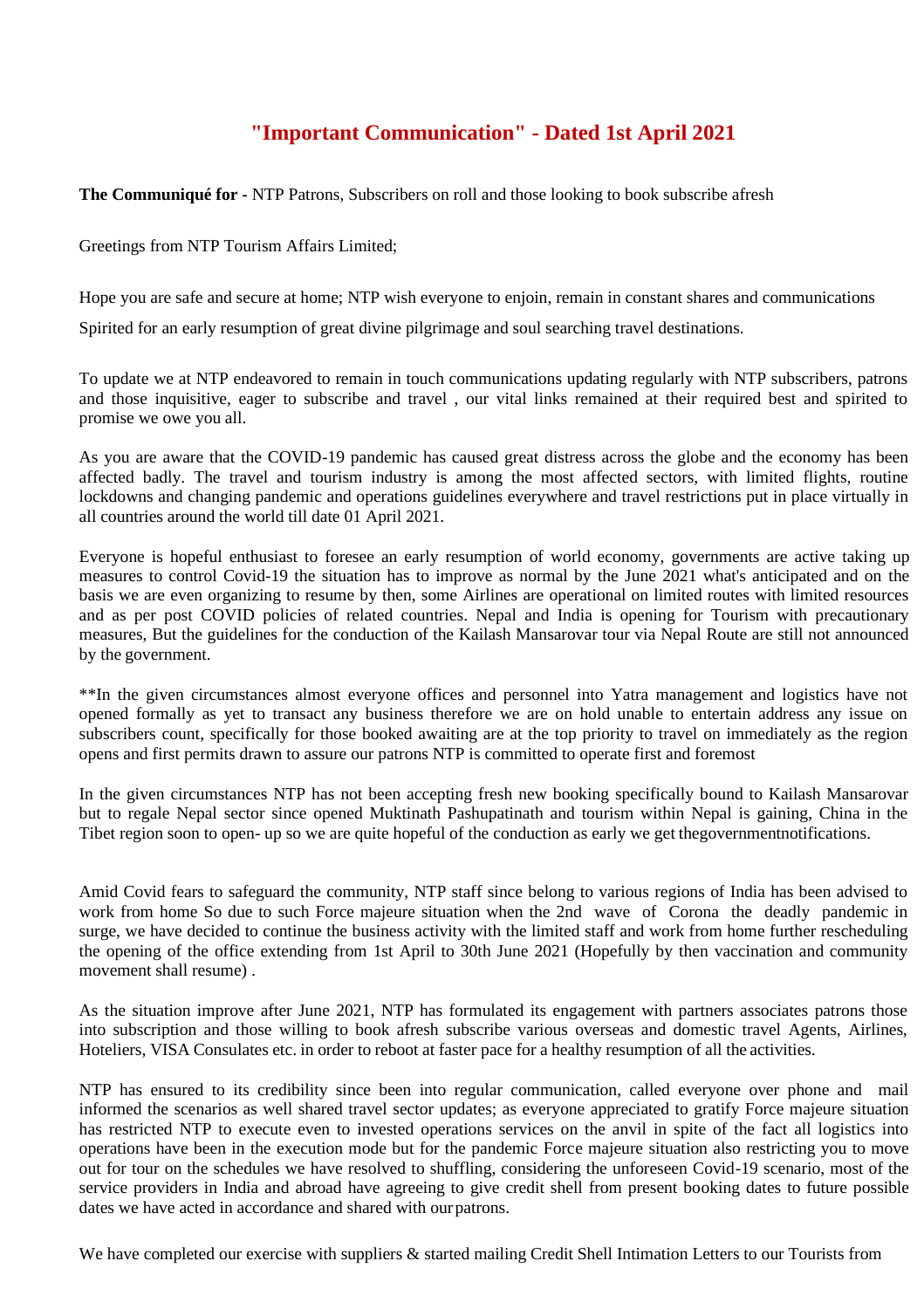our official email ids for communication on rescheduling of Tours. Tourists who have provided only Telephone/ cell number is requested to provide email ID & ensure mail from NTP on Credit Shell Intimation Letter. The process may take some time due to restrictions on working with limited staff & commuting problems. We will address your replies as soon as the head office become functional in the normal situation.

NTP Tourism Affairs Ltd. management as of now has desisively planned to resume normal operations from the Head Office at Delhi beginning 01 June 2021.

Notification on the NTP website besides personal communication shall follow soon thereafter; Hopefully by then our list for the future group operations will undergo for the permits and visa requisites, to assure everyone here again it is our bounden and abiding duty to reach out each one of you to seek your convenience for your choice of travel date / month and all the available options you would approve.

Wish to hear from your honors we are open and welcoming



**NTP Tourism Affairs Limited From NTP Guest Relations (Directors Desk) 01 April 2021**

## **Thai PM Orders Study on "Vaccine Passports" To Boost Tourism**

# *The Southeast Asian nation has been mulling the idea of so-called "vaccine passports", but no target date has beenset and tourism operators have complained about lost revenue.*

[Thailand's](https://travel.economictimes.indiatimes.com/tag/thailand) [prime minister](https://travel.economictimes.indiatimes.com/tag/prime%2Bminister) said on Tuesday he has commissioned a study to look into issuing COVID-19 vaccination [certificates](https://travel.economictimes.indiatimes.com/tag/certificates) for [international](https://travel.economictimes.indiatimes.com/news/destination/international) travellers, as the country seeks to revive a tourism industry battered bycoronavirus curbs.

**================================================================================**

The Southeast Asian nation has been mulling the idea of so-called "vaccine passports", but no target date has been setand tourism operators have complained about lost [revenue.](https://travel.economictimes.indiatimes.com/tag/revenue)

Prime Minister Prayuth Chan-ocha said Thailand will proceed with caution, waiting to see how effective vaccines arefirst in preventing the spread of Covid-19.

"I have already ordered the study so we can be prepared, but it's also important that we proceed in line with othercountries," Prayuth said in a post on Facebook on Tuesday.

People in Thailand who are vaccinated would be given certificates, which could be used for international travel, he said.

Thai authorities will meet [next week](https://travel.economictimes.indiatimes.com/tag/next%2Bweek) to discuss procedures to obtain such certificates, as well as quarantine arrangementsfor tourists with "vaccine passports" entering Thailand.

Previously, officials have said vaccinated visitors could have mandatory quarantine cut from two weeks to three days orwaived entirely.

The global vaccine rollout has given hope to the pandemic-hit tourism industry, which makes up about 11% of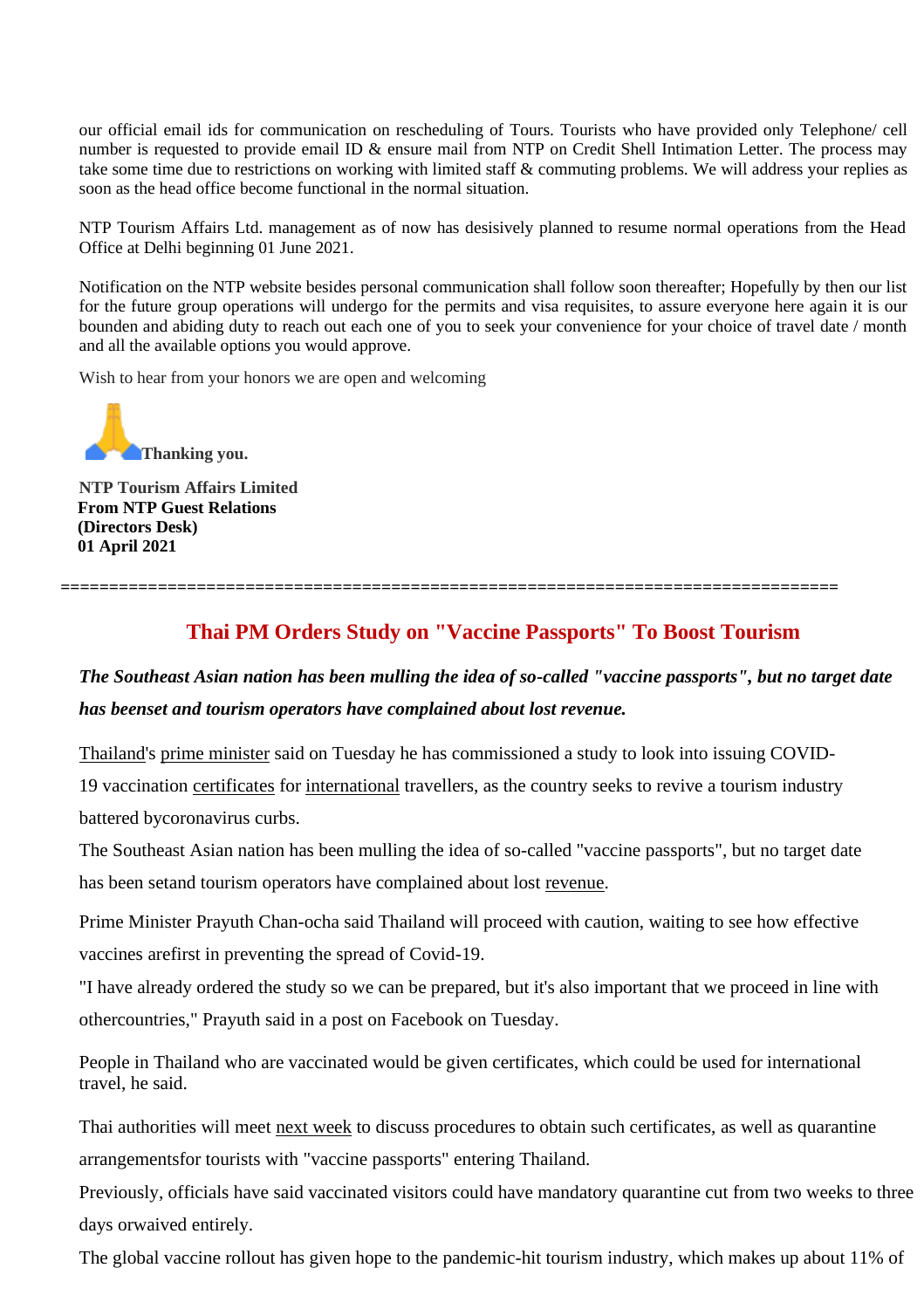SoutheastAsia's second-largest economy.

In 2020, Thailand's tourism revenue slumped to 332 billion baht (\$10.94 billion) from 1.91 trillion baht a year earlier, asvisitor numbers plunged by 83%.

#### *=================================================***=========================**

## **Coronavirus (COVID-19) NTP Team and Work Guidelines**

As the enterprise is experiencing challenges in acquiring new clients, renegotiating existing contracts, and no revenues, all this has put pressure on cash flows forcing enterprises to re-engineer business models to reduce costs by making its team, work from home and distant locations (Hometown) in order to ensure the work of marketing, PR activity, Business association with the new and existing clients with the COVID protocol. NTP has resolved to limit the visit and function from the office and reduce the expense of facilities in the given circumstances until 31 March 2021.

\*\* With this model of work, we are able to sustain the setup and attrition levels with reduced expenses & ensuring talent retention with domain knowledge preservation.

"Our primary concern is the health and safety of our employees and us. We are taking precautionary measures to reduce their risk of exposure," the company said in a statement shared with all our clients and Business Associates.

### **Policy brief & purpose**

This company policy includes the measures we are actively taking to mitigate the spread of coronavirus. You are kindly requested to follow all these rules diligently, to sustain a healthy and safe workplace in this unique environment. It's important that we all respond responsibly and transparently to these health precautions aa along with Client and Desk communications during duty hours of 10 am to 07 pm.

This coronavirus (COVID-19) company policy is susceptible to changes with the introduction of additional governmental guidelines. If so, we will update you as soon as possible by email.

This coronavirus policy applies to all of our employees who physically work in our office(s). We strongly recommend to our remote working personnel to read through this action plan as well, to ensure we collectively and uniformly respond to this challenge.

Tourism involves patients traveling from their home country to a foreign country, where they must make arrangements for their treatment and stay. When seeking care in a foreign country, patients use various agents including insurance companies and healthcare providers One of these agencies is the Tourism

Facilitator. FACILITATORS provide a combination of arrangements required for medical tourism and act as intermediaries between patients and medical services. They have a presence in the host country, the destination country, or a third country. They enable foreign patients to locate a suitable destination within their budget. Tour Facilitator companies advertise and reach a larger audience through the medium of the internet. They have emerged as the most common source of information that influences a patient's choice of the destination country. Today, facilitators, are an indispensable component of the tourism industry, as they connect hospitals and physicians to patients across the world. They are networking tools that provide particular hospitals or physicians with a much wider platform and can promote them across the globe

### **Emerging ethical issues**

**>**The internet allows unqualified personnel easy entry into the health services trade. In the absence of a conventional doctor-patient relationship in which doctors are governed by a code of conduct, services provided by intermediaries such as tour facilitators which might involve non-medical personnel needs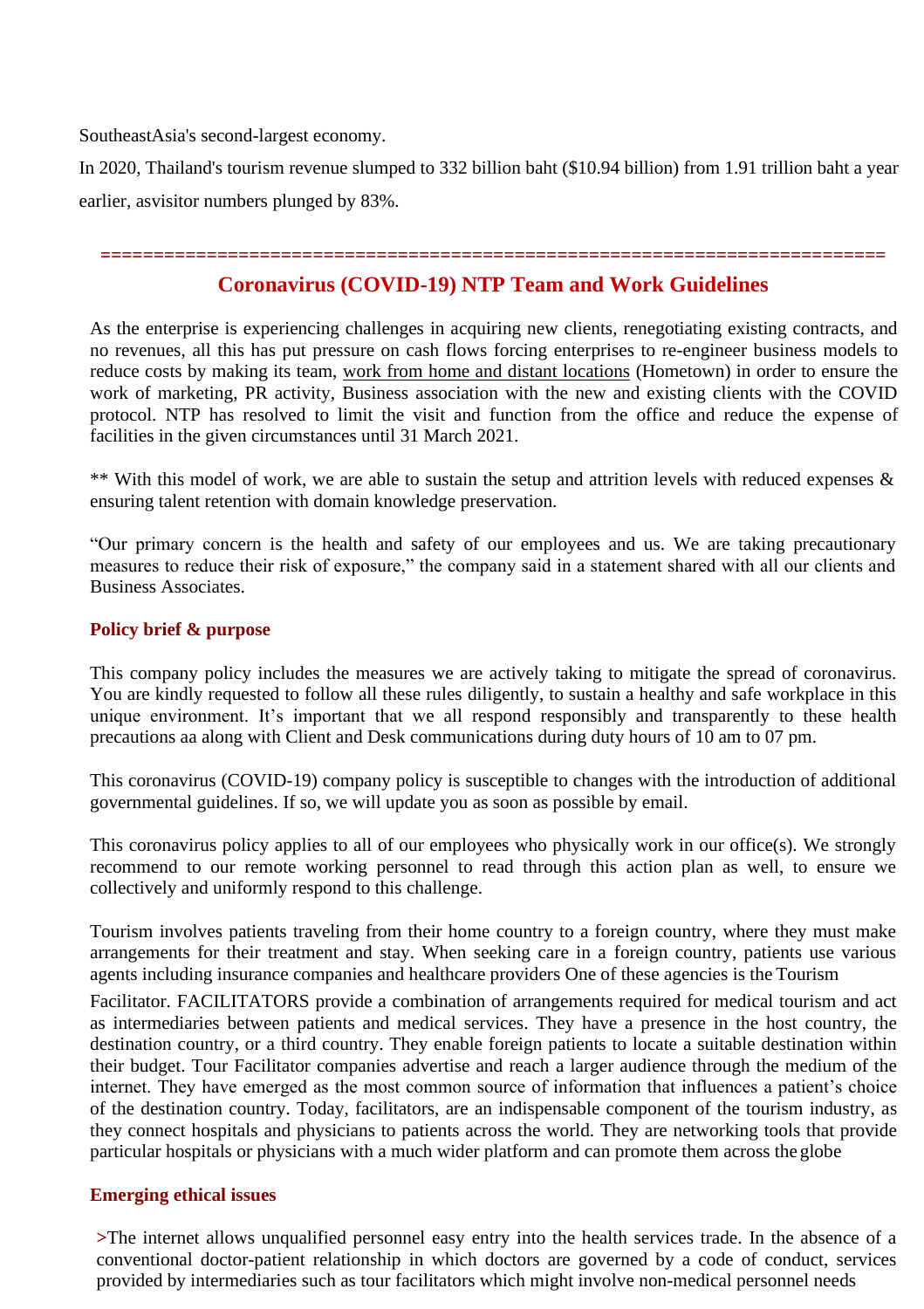ethical guidelines and regulation.

**>**The fact that these facilitators continue to grow in the number indicates their demand in the market. Facilitators do not provide direct access to services, but they have different strategies to attract consumers in the form of packaged tours with attractive prices, and variety in services, which can influence the decision-making process.

**>** Patients may be attracted by price comparisons and perceived quality of care. However, important issues such as confidentiality of information, aftercare and patient's rights are not prominently discussed on these sites. Privacy and data protection are important subjects when technology allows information to be easily stored, retrieved, accessed, and exchanged.

### **Recommendations**

The four basic principles for evaluating e-health information are; self-regulation, evaluation of information, regulation, and awareness of users & following the emerging trend of Telemedicine and Robotics and a new era of emerging technology. These can be the pillars of a regulatory framework.

Disclaimer: This policy is meant to provide general information to **Business Associates and our Prestigious clients**. It may not take into account all relevant local, state, or country laws and is not a legal document. Neither the author nor Workable will assume any legal liability that may arise from the use of this policy.

**NTP Tourism Affairs Ltd. Management - 30 Oct 2020**

### *Coronavirus India LIVE Updates Link Day by Day (Travel Advisories) :<https://www.mohfw.gov.in/>*

============================================================================

## *Notice For Travellers –August / September 2020*

**Dear Guests,**

### **Greetings from the NTP Team!**

Hope you are safe and secure at home.

You are aware that the COVID-19 pandemic has caused great distress across the globe and the economy has been affected badly. The travel and tourism industry is among the most affected sectors, with airplanes on the ground, hotels closed and travel restrictions put in place virtually in all countries around the world until August 2020.

We are happy to say that post worldwide government measures to control Covid-19, the situation is improving now. Some Airlines are operational on limited routes with limited resources and as per post COVID policies of related countries. Some Countries have opened Tourism with precautionary measures.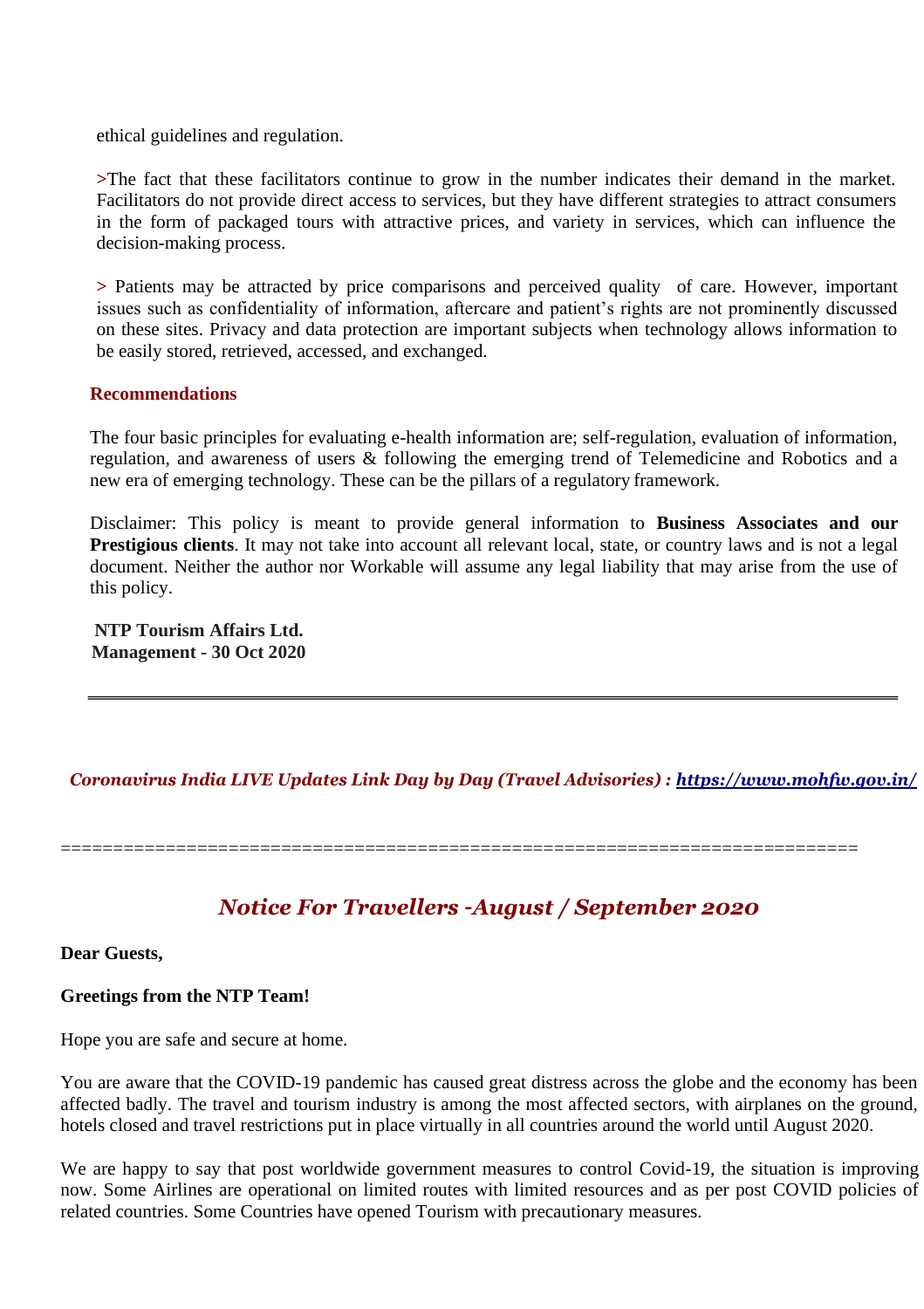In India, Lockdown order has been extended from time to time till **31stAugust 2020**, is still in effect and is likely to continue into the coming weeks/months. All transport services-Air, Rail, Roadways are suspended for public & commercial and private offices are operated with only 10% of staff. So due to such Force majeure situation, we are rescheduling all our tours till **January 30, 2021**.

As the the situation improved a little after October 2020, NTP has engaged with various different Overseas and Domestic Travel Agents, Airlines, Hoteliers, VISA Consulates etc. in order to resolve the touring issues of Tourists. We have informed almost all our Tourists by now & informed the happening in the Travel sector. The force majeure situation has restricted us to give you further services in spite all logistics were ready well in advance. It has also restricted you to move out for Tour on Departure date. However, considering the unforeseen Covid-19 scenario, most of the service providers in India and abroad haveagreeing to give credit shell from present booking dates to future possible dates.

We have completed our exercise with Suppliers & started mailing Postponement Open Docket Intimation Letters to our Tourists from the official email id: **[info@ntpindiatourism.com](mailto:info@ntpindiatourism.com)** for communication on Rescheduling of Tours. Tourists who have provided only Telephone/ cell number are requested to provide email ID & ensuremail from NTP on Open Docket Letter. The process may take some time due to restrictions on working with limited staff & commuting problems.

NTP management plans to open inquiries for 2021/2022 on WORLD TOURISM DAY i.e.September 27, 2020. We are taking every possible step to save and minimize the cost of your Travel. We withstand to operate all the group tours based on Order and Advisories from Governments and in normal situations.

### **Thanking you.**

NTP Guest Relations

August 12, 2020

### **NTP NOTIFICATION**

=====================================================================================

**Dated. 20th April 2020**

**Subject :- For the India, Nepal & Kailash Yatra Pilgrimage –** Resolved for NTP Patrons Secured Investments to Travel on at Shuffled / Postponed Schedules Resolved for "Open Docket" without any levies to secure for the year 2021 to 2022 any date month.

Notification has pleasing shares in Facilitation for the resolve: "Open Docket" For those booked to traveling at approaching Date/ Month of May & June 2020 has been finally resolved for postponing whereas the scheme also to apply for those booked for 2020 any date / month of schedule should they intend to holding it as open docket from now or they wish to wait and intend travelling should yatra commence.

The travel planner for May and June has been finally upheld for a shuffle to 2021 offer for any date/ month for the Year 2021 to 2022, resolved for the booked traveller to be assured penny wise secured investments.

Guests subscribed for their travel plans through the resolution have been secured as "Open Docket", to facilitate availing anytime until 2021/2022.

We are officially informing through this mail message, communique after having series of meetings through video conferencing with our counterparts across India Nepal Tibet, It has been resolved to inform share communicate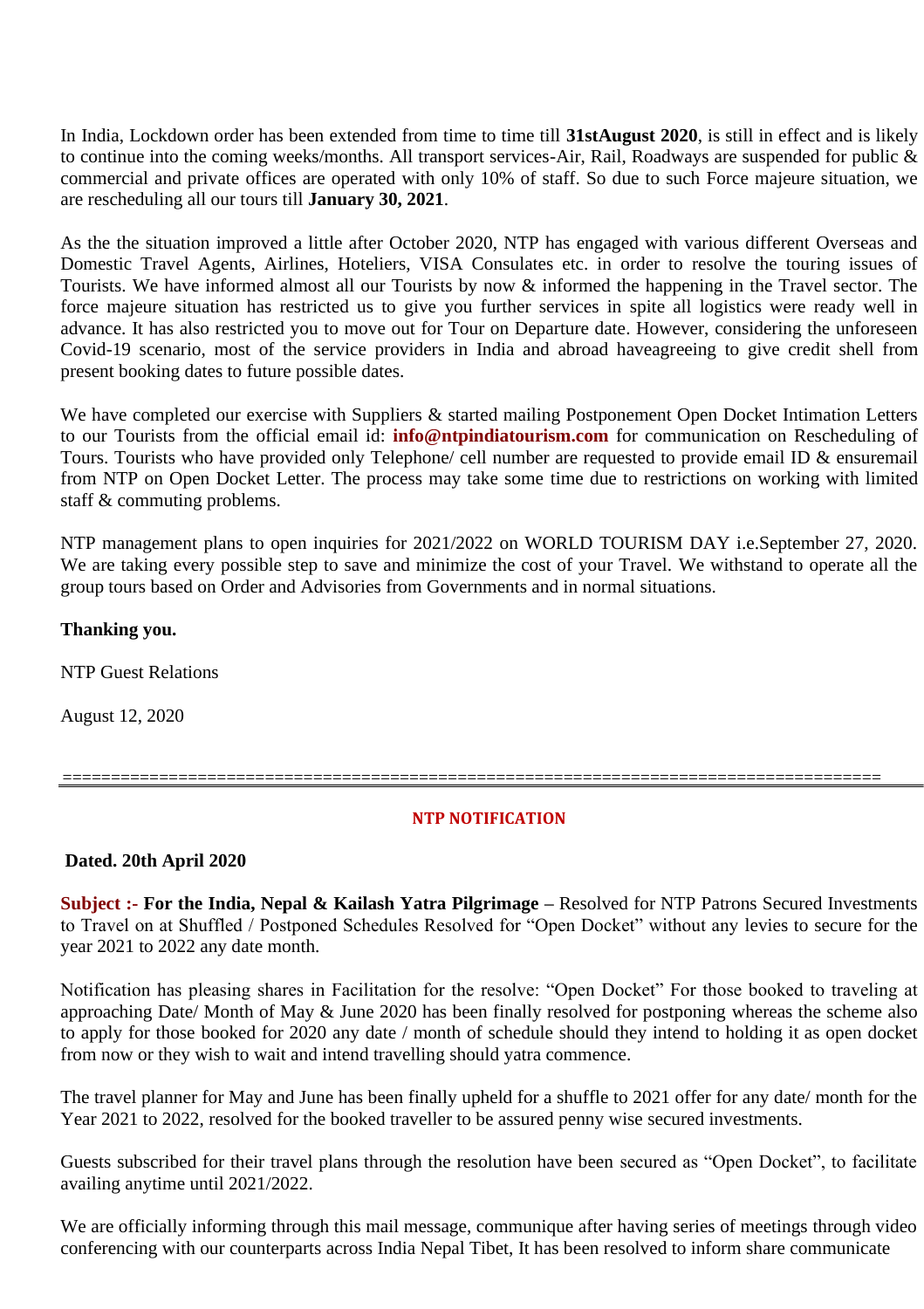with assuring explanation of official communique imply as a Policy decision to tide over pandemic odd times as world has to revive with propelling enthusiasms, NTP has role to play and offers to regale.

### **Policy Decisions to imply as the "Resolution" – for NTP Customer & for Tourism Entities belong to NTP Tourism Affairs Ltd.**

### *RESOLUTION –*

Resolved to appraise our guests and those in concern that the COVID-19, outbreak has been pandemic besides most unprecedented clamping all activities locking of all doors spread throughout and confined everyone inside lockdown hapless even to plan in the short run.

### *Resolution Part 1*

Therefore we at NTP have decided to immediately resolve and abandon May and June 2020 travel planner to postpone /reschedule thus inform our group participants of May and June That Their Dockets Have Been Finally Secured For The Year 2021 To 2022 To Avail At Their Choice Of Date / Month / Year, that they are secured to avail free Open Docket scheme whereby no amount will be charged for making their travel plan as Open.

### *Resolution Part 2*

Therefore we at NTP have decided to immediately resolve and abandon May and June 2020 travel plans to postpone /reschedule thus inform our group participants booked for any date/ month/ year That Their Dockets Can Be Secured For The Year 2021 To 2022 To Avail At Their Choice Of Date / Month / Year, Should They Do Not Intend To Travelling At Possible Pilgrimage / Travel Plans Open For July 2020 Onwards, they will be secured for availing their no loss investment as the Open Docket whereby no amount will be charged for making their travel plan as Open to avail any day/month /year.

Further & More to Explain – In order to support our guests and associates we are steadfastly standing by our guests and NTP Team and associates therefore the resolution has the deserving explanation –

NTP have resolved in best possibility to secure all human planks logistical planks in the state of uncertainty banking on NTP for their lives professions trust travel ambitions material and divine ambitions to survive therefore it has become our professional and divine duty to rise above the rest to crowning glory for NTP and the larger world, Ensure NTP guests associates its team across India Nepal Tibet are secured for their no loss thus to hold for assuring win the for the greater cause and encompassing strength to defeat Corona caused downturn pessimism and depressing environ , we have resolved to cruise through pandemic times therefore Resolved as –

All the non-flexible bookings of Tourism & Pilgrimage Dockets (Exclude Travels by Air Surface Water) made through 2020 December, To Specify Here – All Those Booked And Willing To Book Will Have Flexible Options Whereby No Charge No Cost Shall Be Levied Upon Their Postponing Shuffling Travel Itinerary.

Wish your honours reciprocating gesture thus pleading for your acknowledgements and overwhelming support , pleading to team up with your own NTP which has promise to remain time tested honest and proving to your trust and aspirations

"We at NTP are offering extra flexibility and support therefore for all the those bookings that have been made directly through NTP Tourism Affairs Ltd Offices, websites **[ntpindiatourism.com,](https://www.ntpindiatourism.com/) [nepaltourism.net](http://nepaltourism.net/)** & **[kailashyatra.net](http://kaialshyatra.net/)**, phones, mails, contacted centres are eligible to Open Docket Policy.

**All the Bookings on Hold thus are Validated & All Future Bookings Shall Remain Validated through 2022**

Emails Sought at : **[info@nepaltourism.net](mailto:info@nepaltourism.net)**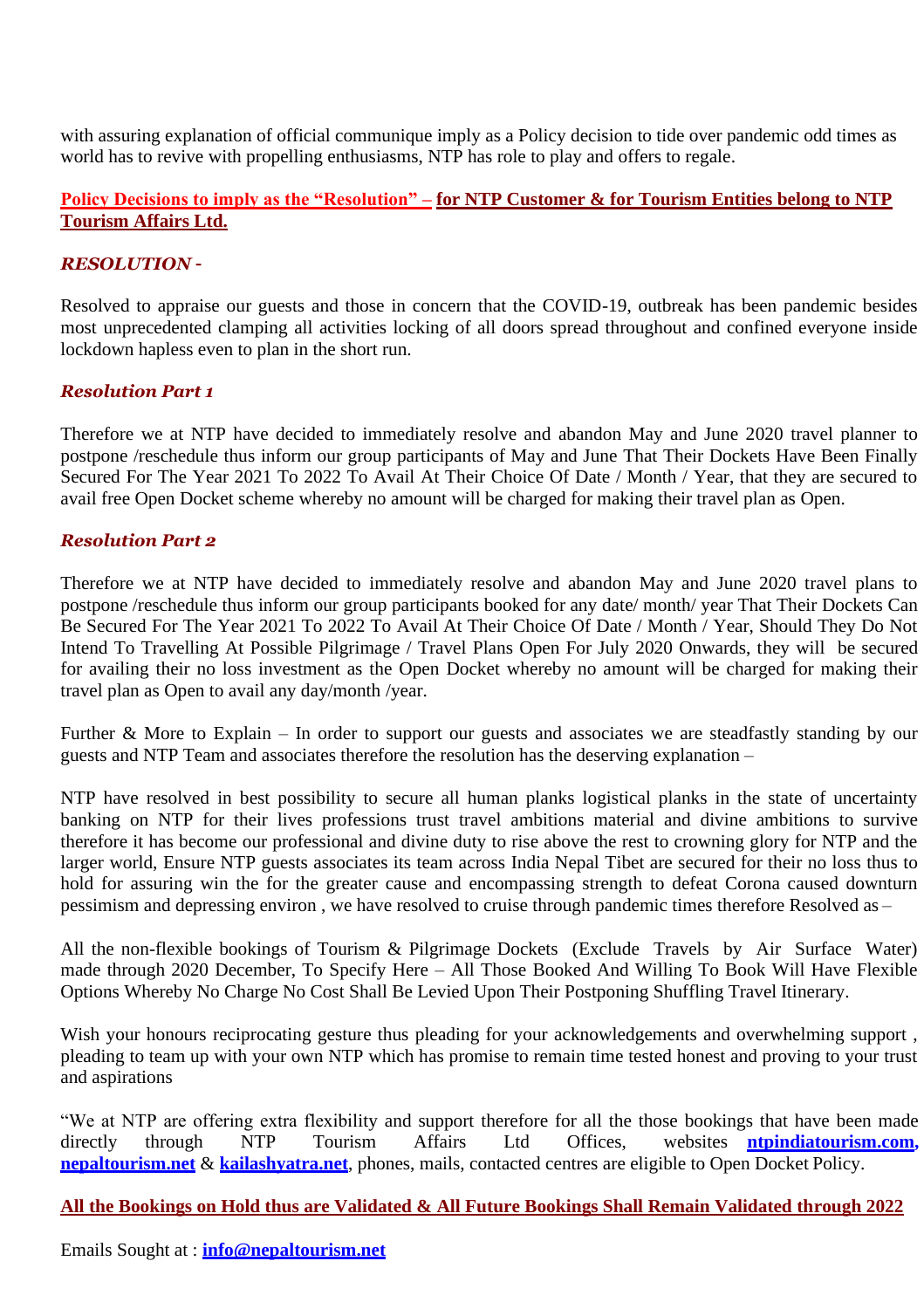Live Chat at Websites , Besides regular **Phones and WhatsApp** Communications to remain open to ensure our guests remain at blessing distance to win over corona pandemic and flock in to submit at Kailash at the earliest,

======================================================================================

#### *NTP Prayers*

## **Notice For Travellers**

**Dated. 13 April 2020** 

**Dear Guest,** 

### **Greetings from NTP !**

Submitting to God, Praying almighty God for the wellbeing of the world, Wish to remain at the best of association with our Patrons through NTP officials working round the clock from their home, concern for your good health and happy nestling in the circumstances hope you will find us stretching out to reach for anything and everything we could do, infuse some pleasure by speaking communicating sharing for your desired destinations in wait, bookings on hold, you may love to visiting as early as Pandemic gets over. To share good news, Nepal has very little Covid 19 impact it has miniscule cases to cure and God willing no casualties to date and hope to get an early clearance, Nepal awaiting so are we for You, God Shiva Kailash and sprawling Himalayas are seen through lovely horizons visible as opaque that one can see Peaks and ranges of Himalayam mountains changing their colors through the day refreshing love and moods, Shiva Parwati abode Kailash Mansarovar can be touched from miles with naked eyes is mesmerising.

Caring for your health and wellbeing of the world health however has no place for pessimism however hit by the Corona pandemic We have more reasons to praying god travel for peace and divinity pray pour in emotional support of our saviours and warriors let their gallant efforts a d our logistical supports consolidate their actions, At huddle with those at frontlines, least we could do remaining at stage social distance and closeting emotional, God in our meditating prayers to save and survive creatures, mountains and rivers the divine panorama to celebrate, conquer over pandemic, submitting to God in solemn tribute for those lost in the battle, killed by the cruel Corona, wish we all pledge to have mutual love care respect for the happiness bestowed by the God.

Take on Profession – Professionally, We are working closely with Airlines, Hoteliers, Industry partners, Ground Operators & Coach companies for the most up-to-date information, & continue to observe and monitor this ongoing situation every day, including the government advisory published time to time we are monitoring, updating and preparing accordingly.

On the hind side the Coronavirus pandemic having swiped through the world worries everyone the only news worry and concern everywhere in the world is to defeat corona and save humans, Print & electronic media are engrossed all over reporting the Corona, Governments world over are in close coordination to normalize the world and we at Travel and Tourism are attributed to ensure sooner the normality return better we make our travellers and tourists to take up their sojourn for their so aspired travel to divine and pleasure destinations.

We have responsibility towards society to contribute and ensure as early the normality return, we must care for our guests the great patrons to promise further for their sure and assured investments with NTP are well protected to reap rich harvest as we commensurate in the post pandemic era, wish we meet even healthy wealthy and wise.

Statuary shares of notifications are mandated through the governments , WHO and several bodies to honor and care to follow, the Govt of India Travel Advisories and the World Health Organisation – WHO (**[www.who.int](http://www.who.int/)**) to refer, declared the COVID-19 outbreak, a global pandemic, later, Government of India, Ministry of Home Affairs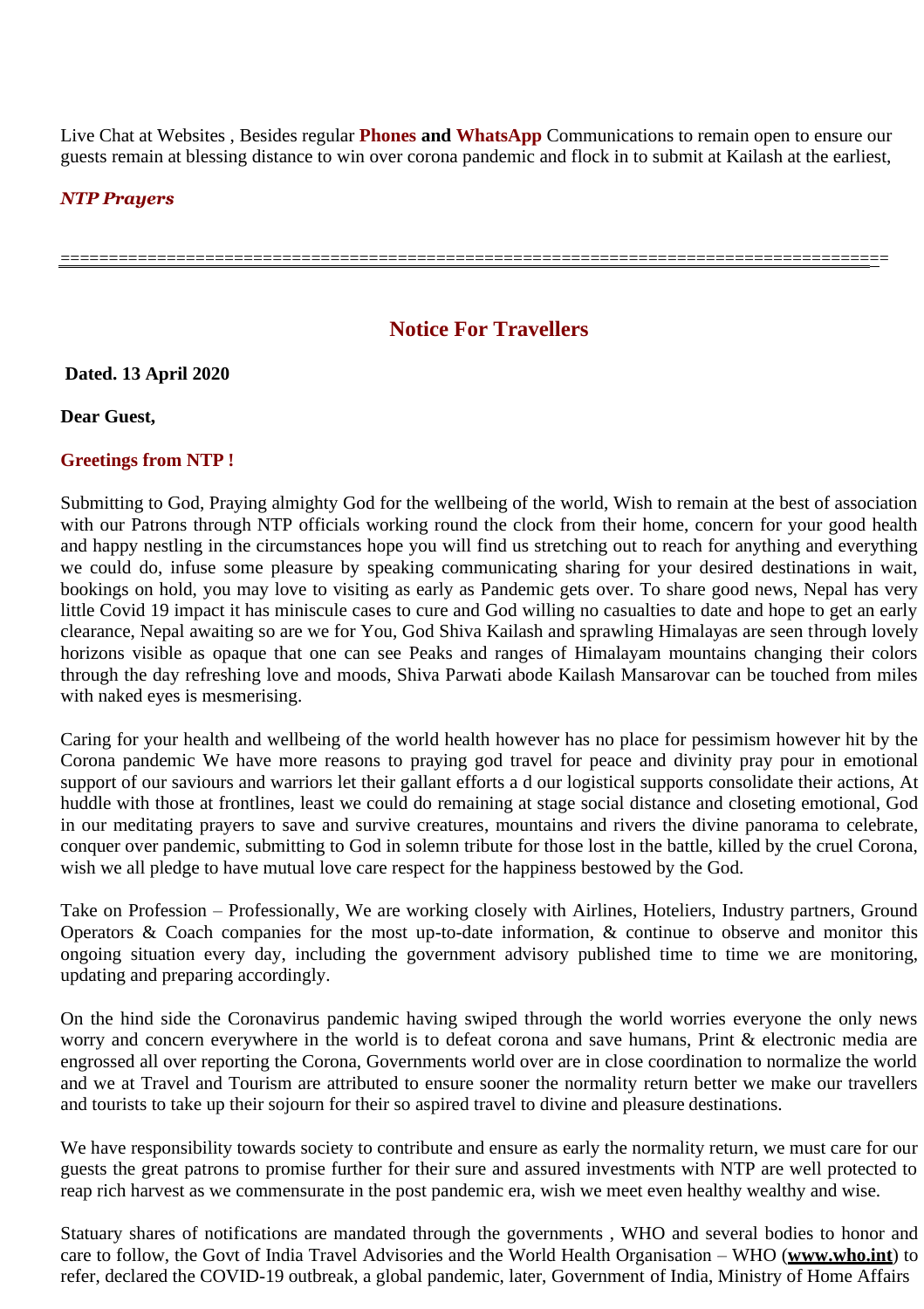also issued Order of Lockout of Country until April 14,2020 , which is slated to extend further until 30th April 2020, So as to break the social spread of the Corona in the Country, Hope to bounce back victorious.

NTP Tourism Affairs Ltd. Through its share as above, we wish to remain connected through updates from time to time till we resume our travel and tour operations and no later than June we hope to have our new time table of tour departures.

Let's bear together for the happy days there again let's remain strength for each other through the ordeal, NTP Tourism Affairs Ltd. has remain steadfast committed through it's journey for 34 long years, considering the safety of our tourists and as per our norms and practices in the past we always launch pilot travel as familiarisation complimentary tours for our fellow agents travel partners before we rescheduled launch our operations, Pilot practices ensure fool proof tracking of safe and pleasure zones celebrated as our guests visit.

Finally to expect all out domestic and International operations to commence from June 2020, but as assured to remain in pleasure shares until we resume to our offices and receive you all with the smile to pray god usher in happiness for all times. However in any event Force Majeure any cancellation enforced for the situation beyond the control of NTP Tourism Affairs Ltd. It has liability to settle shall have larger connivance with those at the helm to facilitate refunds, The Airlines, Hotels, Transporters, Overseas Counterparts Facilitators organizers of logistics suppliers of products and services in the regions under their operations.

We are trying our best to keep the rescheduling charges as low as possible allowing our guests to travel on the same tour or at their alternative choice of dates and tours soon we resume commence operations but to assure the Open Voucher policy so introduced has been favoured by all to avail their travel and tour any time until 2121 Year with no cancellation charge or the penal Levi.

In the unlikely event of any traveller finding the rescheduling of tour inconvenient, they may request for cancellation of their respective tours, but to assure, all such cancellation shall process as per the rules, charges as applicable but for the delay in process and realization of proceeds can be a wait until office in India Nepal Tibet as well across the world resume to working.

NTP Is taking all the communication on email ID **[info@nepaltourism.net](mailto:info@nepaltourism.net)** for communication on Rescheduling of Tours.

We will try to resolve your queries through this email or you can contact your respective booking Executives. Note : Decision regarding tours departing from May 31, 2020 will be taken 30 days prior to departure depending on Situation & Advisory/ Order/ Notifications of Government of India as well as visiting Countries

**Dated 13th April 2020** 

**Founder Director/ Mentor** 

**Hemant K Sharma**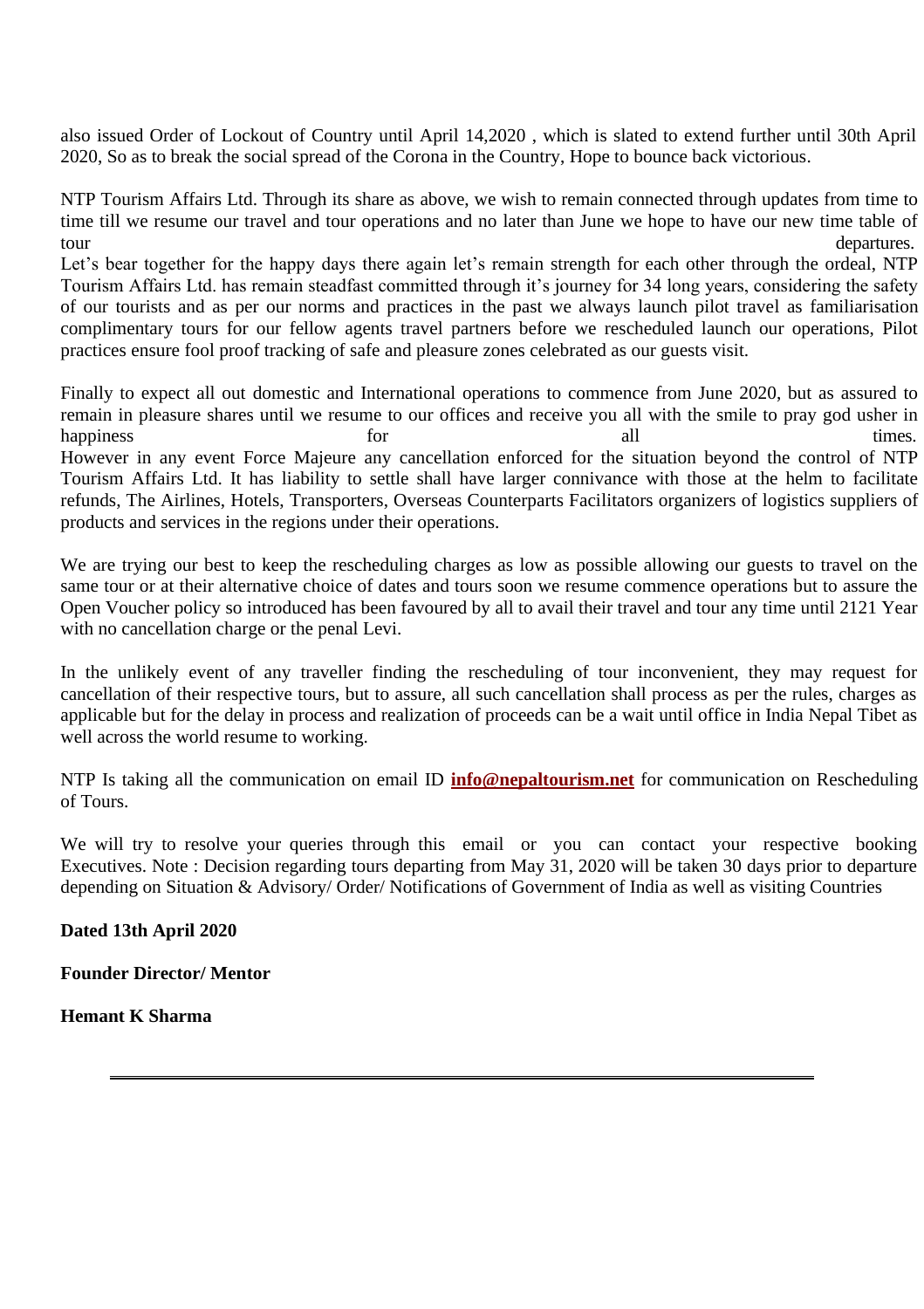### **Dated 30 March 2020**